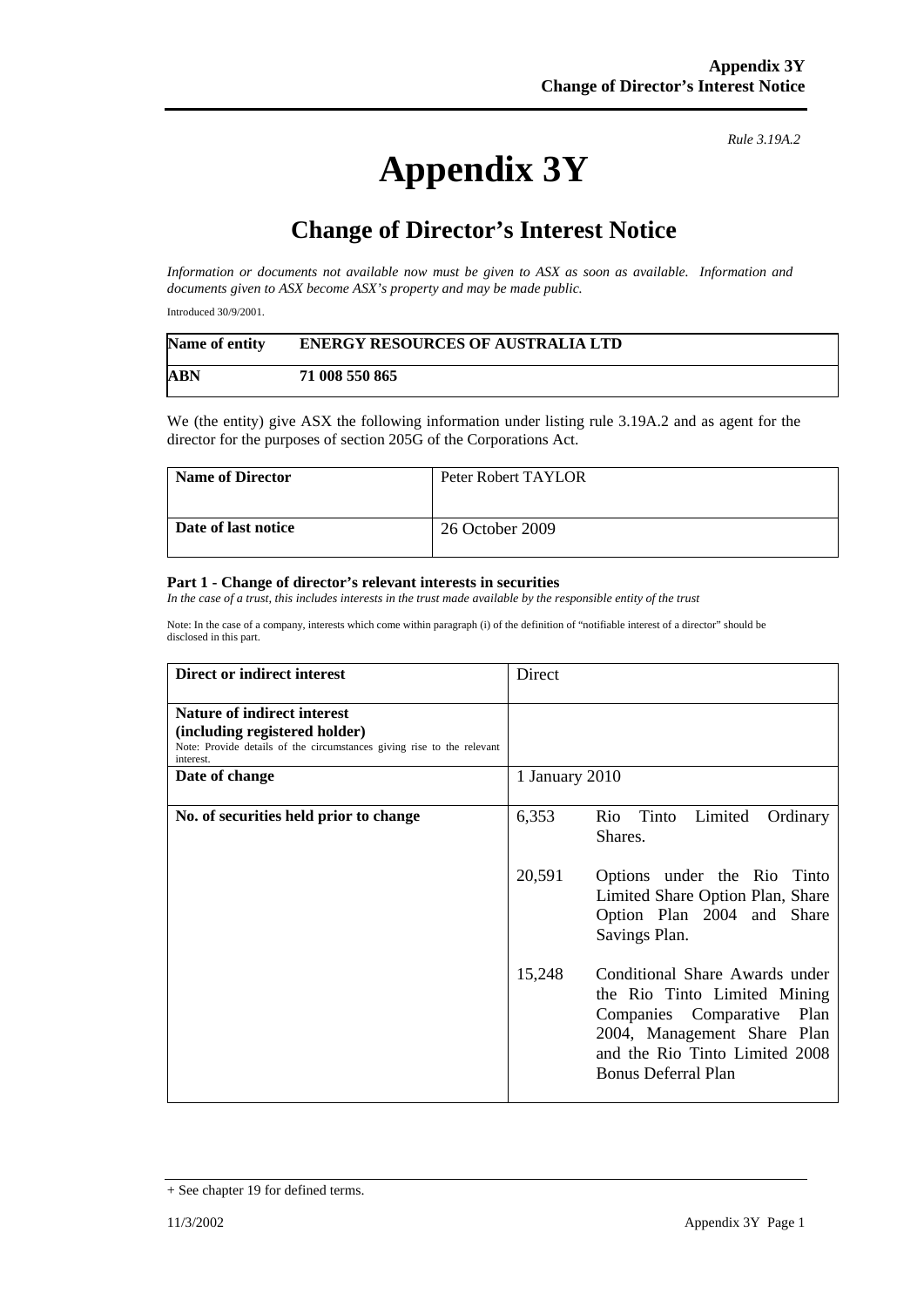| <b>Class</b>                                                                                                                                                                   | Ordinary Shares, Options over Ordinary<br>Shares and Conditional Ordinary<br>Share<br>Awards.                                                                                                            |
|--------------------------------------------------------------------------------------------------------------------------------------------------------------------------------|----------------------------------------------------------------------------------------------------------------------------------------------------------------------------------------------------------|
| <b>Number acquired</b>                                                                                                                                                         | Conditional share awards under the<br>70<br>Rio Tinto Limited Management<br>Share Plan.                                                                                                                  |
| <b>Number disposed</b>                                                                                                                                                         | <b>NIL</b>                                                                                                                                                                                               |
| <b>Value/Consideration</b><br>Note: If consideration is non-cash, provide details and estimated<br>valuation                                                                   | See "Nature of Change" below.                                                                                                                                                                            |
| No. of securities held after change                                                                                                                                            | Tinto<br>Limited<br>6,353<br>Rio<br>Ordinary<br>Shares.                                                                                                                                                  |
|                                                                                                                                                                                | 20,591<br>Options under the Rio Tinto<br>Limited Share Option Plan, Share<br>Option Plan 2004 and Share<br>Savings Plan.                                                                                 |
|                                                                                                                                                                                | Conditional Share Awards under<br>15,318<br>the Rio Tinto Limited Mining<br>Plan<br>Companies Comparative<br>2004, Management Share Plan<br>and the Rio Tinto Limited 2008<br><b>Bonus Deferral Plan</b> |
| <b>Nature of change</b><br>Example: on-market trade, off-market trade, exercise of options, issue of<br>securities under dividend reinvestment plan, participation in buy-back | Conditional share awards under the<br>70<br>Rio Tinto Limited Management<br><b>Share Plan</b>                                                                                                            |

## **Part 2 – Change of director's interests in contracts**

Note: In the case of a company, interests which come within paragraph (ii) of the definition of "notifiable interest of a director" should be disclosed in this part.

| Detail of contract        | N/a |
|---------------------------|-----|
| <b>Nature of interest</b> | N/a |

<sup>+</sup> See chapter 19 for defined terms.